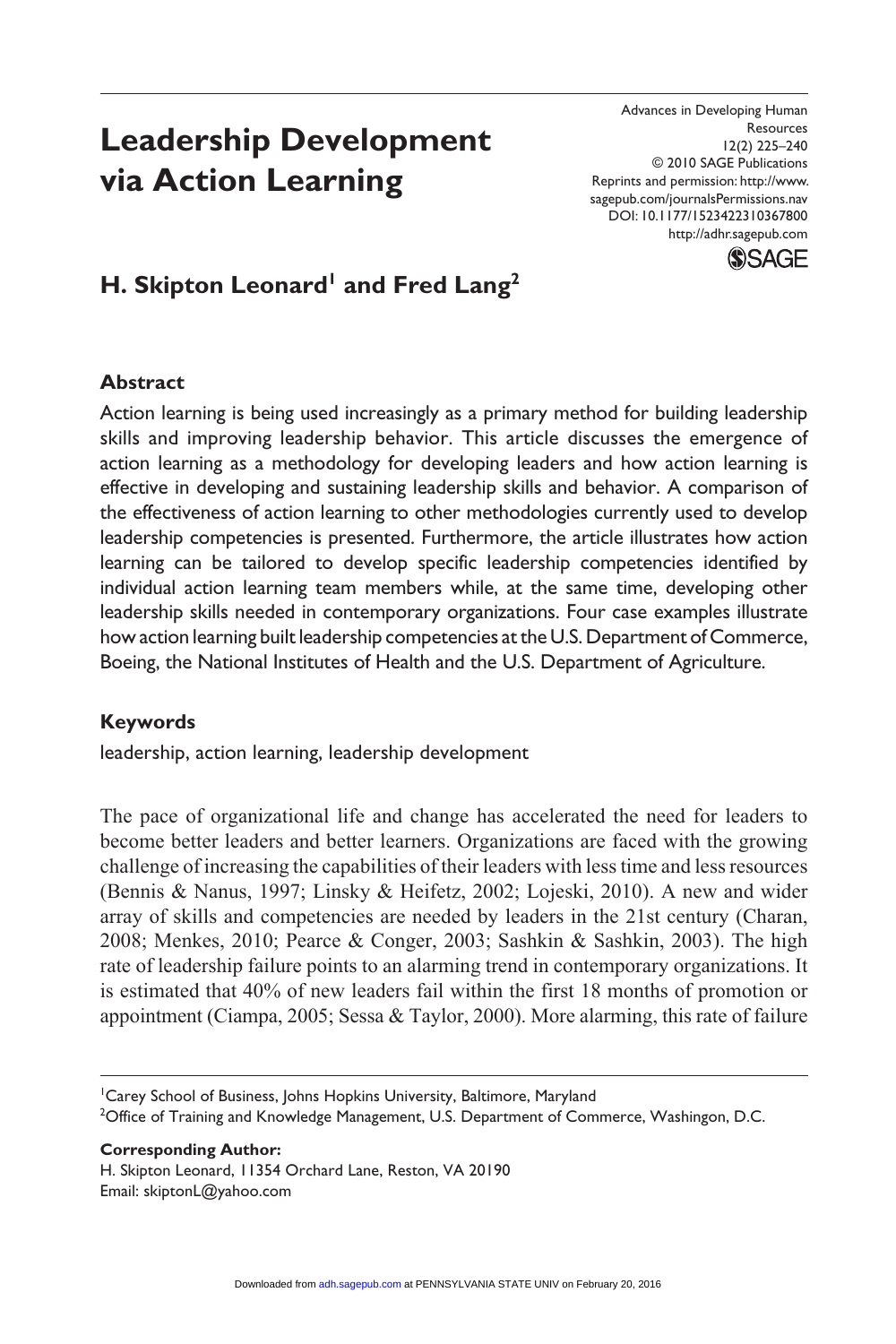seems to be increasing. The outplacement firm, Challenger, Gray and Christmas, report that failure rates for CEOs doubled from 1999 to 2004 and doubled again in 2005 (Marquardt, Leonard, Freedman, & Hill, 2009). Clearly, the requirements for effective leadership have changed dramatically in a fairly short period of time. Leaders in previous generations have had to operate in much less dynamic and fluid environments than they do today. Borrowing the imagery of dangerous, rapids-filled rivers, Vaill (1996) referred to this unstable and treacherous environment as *permanent white water*.

By the mid-1990s, it was clear that leaders needed to become better learners in order to be successful. Action learning with its clear goal of improving the ability to learn as well as improving performance was well positioned to take advantage of changing leadership development needs. The growth in the inclusion of action learning in leadership development has been rapid. In the 1980s and 1990s, although there were pockets of application of action learning around the globe, only a handful of large global corporations (the GE Work-out Session is a good example; Davids, Aspler, & McIvor, 2002) were even aware of the action learning methodology. In recent years, however, a growing number of organizations around the world have turned to action learning, one of the most effective ways to develop their leaders (Boshyk, 2002; Boshyk & Dilworth, 2010; Dotlich & Noel, 1998; Keys, 1994; McNulty & Canty, 1995; O'Neil & Marsick, 2007; Pedler, 1997). By 2005, action learning had been identified by *Business Week* as one of the fastest growing approaches for developing leaders (Byrnes, 2005). In a recent survey of learning executives conducted by the Corporate Executive Board, 77% of the respondents rated action learning as a top driver for developing leadership competencies (Corporate Executive Board, 2009).

## **How and Why Action Learning Can Be Effective in Developing and Sustaining Leadership Skills**

As Revans (1980, 1982, 1998), the founder of action learning, noted, people learn more and better when put into action than when passively listening to lectures or audio tapes or watching video presentations. Learning through doing has now become a familiar mantra in the training and development community. The National Academy of Sciences (Christina & Bjork, 1991), in reviewing what is known about optimizing long-term retention and transfer of knowledge, made a number of recommendations to educators and trainers. These recommendations, with additional notes on action learning's ability to address each, include the following:

- Engage the learner in the process: As Revans (1998) noted, "there can be no action with learning, and no learning without action" (p. 14). Participants who are engaged in meaningful action, with inquiry and reflection, cannot help but learn.
- Integrate new knowledge with existing knowledge: The action learning coach specifically uses this strategy when asking questions that require team members to identify not only what they learned but how these learnings can be applied in the future.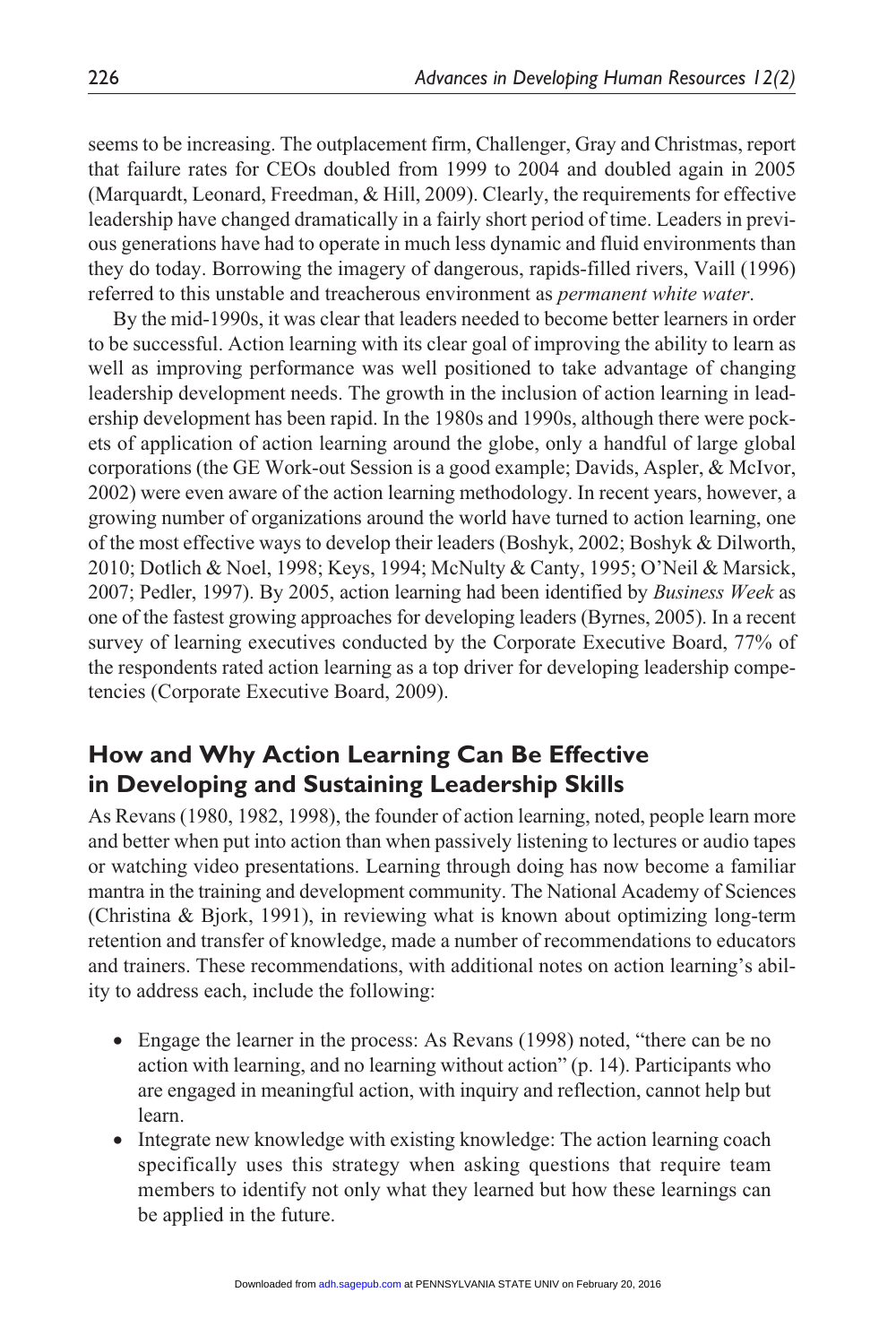- Increase generalizability by practicing a variety of situations with increasing levels of complexity and difficulty: Early in an action learning process, the team grapples with some basic problems such as how to get organized, make decisions, and balance personal and team goals. Although these tasks and processes occur throughout the life of the team, they become more complex and complicated as the problem and goal are clarified and the solution begins to emerge.
- Increase proficiency and mastery by adding more challenges once more basic skills and knowledge are mastered: The team has multiple opportunities to practice and master the team skills necessary for high performance. As the skills are practiced, the team begins to recognize more nuances to the problem and processes.
- Use spaced practice: A key advantage of a spaced program is that it allows team members to integrate and practice new skills between sessions (Marquardt et al., 2009). In most action learning programs used for developing leadership skills, teams meet on a periodic, spaced schedule, typically every 2 or 3 weeks.
- Diminish external feedback: As team members become more proficient in dealing with challenges, the coach provides less feedback and encourages them to be more self-monitoring.
- Encourage mental rehearsal: Although the coach does not direct the team to rehearse for important events and meetings, they often indirectly encourage team members to mentally prepare for and rehearse before important situations (Marquardt et al., 2009).

Hicks and Peterson (1999) provide another developmental model, the Development Pipeline, that helps to explain why action learning is such a powerful method for developing complex skills such as leadership. These authors identified what they considered the necessary and sufficient elements for learning and sustained development– insight, motivation, skill development, real-world practice, and accountability. Each of these elements represents a "success factor" or "active ingredient" in the learning or development process. Each element also represents a potential "pinch point" that determines how much actual learning or development occurs. For example, a leadership program with a great classroom curriculum will have limited effectiveness without opportunities for real-world practice or organizational policies that provide consequences, both good and bad, for performing the new skills on the job.

When viewed through this lens, action learning does a better job in ensuring the inclusion of these necessary and sufficient elements than other popular leadership development strategies. Table 1 provides the authors' assessment of how well a number of popular leadership development approaches meet the requirements for successful learning and development articulated by Hicks and Peterson (1999). It should be noted that the estimates in Table 1 are consistent with the survey responses of executives reported by the Corporate Executive Board (2009) in which action learning was rated higher than professional coaching, traditional classroom-based training, or 360-degree feedback.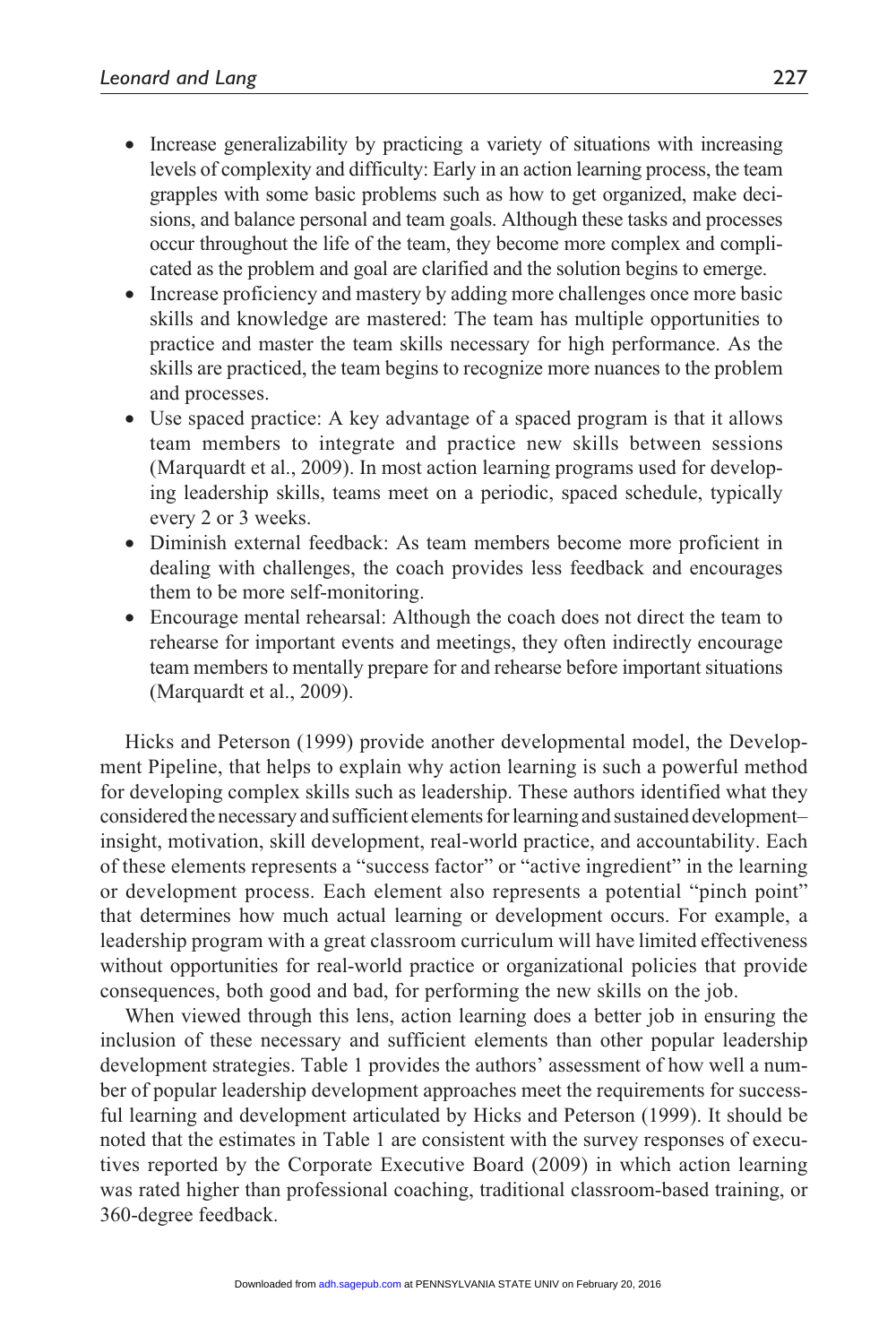| Type of Program                                                                 | Insight | Motivation | Skill<br>Development | Real-<br>World<br>Practice | Accountability |
|---------------------------------------------------------------------------------|---------|------------|----------------------|----------------------------|----------------|
|                                                                                 |         |            |                      |                            |                |
| Test-based developmental<br>assessments with IDP                                | S       | M          | W                    | W                          | w              |
| Mentoring                                                                       | M       | S          | W                    | W                          | W              |
| 360-degree feedback with<br><b>IDP</b>                                          | S       | Ś          | W                    | W                          | w              |
| Traditional leadership<br>development program                                   | S       | M          | M                    | W                          | W              |
| Semitraditional leadership<br>development program<br>including IDP              | S       | M          | S                    | M                          | W              |
| Simulation-based<br>developmental<br>assessments with<br>feedback including IDP | S       | S          | M                    | м                          | w              |
| Developmental<br>assignments                                                    | M       | S          | M                    | S                          | S              |
| Individual coaching with<br>trained coach                                       | S       | S          | S                    | S                          | M              |
| Action learning                                                                 | S       | S          | S                    | S                          | S              |

**Table 1.** Assessment of Effectiveness of Typical Leadership Development Methods With Respect to Hicks & Peterson (1999) Leadership Development Model

Note: IDP = Individual Development Plan;  $W =$  weak; M = moderate; S = strong.

## **Leadership Skills Developed Through Action Learning**

One of the virtues of action learning is that learning is focused on the skills that individual team members consider high priorities *for them* (Dixon, 1998). Action Learning is not based on a fixed curriculum that includes the skills that other people (such as training designers or the organizational leadership) consider important. Individual team members decide what behaviors or leadership skills they want to develop at that time and given the problem at hand. Typically, the behaviors and skills chosen relate to previous feedback from supervisors, training, 360-degree feedback, and self-assessment instruments (Dilworth & Willis, 2003). The final selection of developmental goals, however, is up to each individual.

In the context of leadership development, any leadership behavior or skill that an individual team member chooses can be developed in the action learning process. This is because effective management and leadership is always about directing, motivating, inspiring, and empowering a group, team, or organization to achieve an important goal (Leonard, 2003; Pearce et al., 2003; Pearce & Sims, 2002). As the action learning group is working on a problem for which there is no yet-identified strategy, and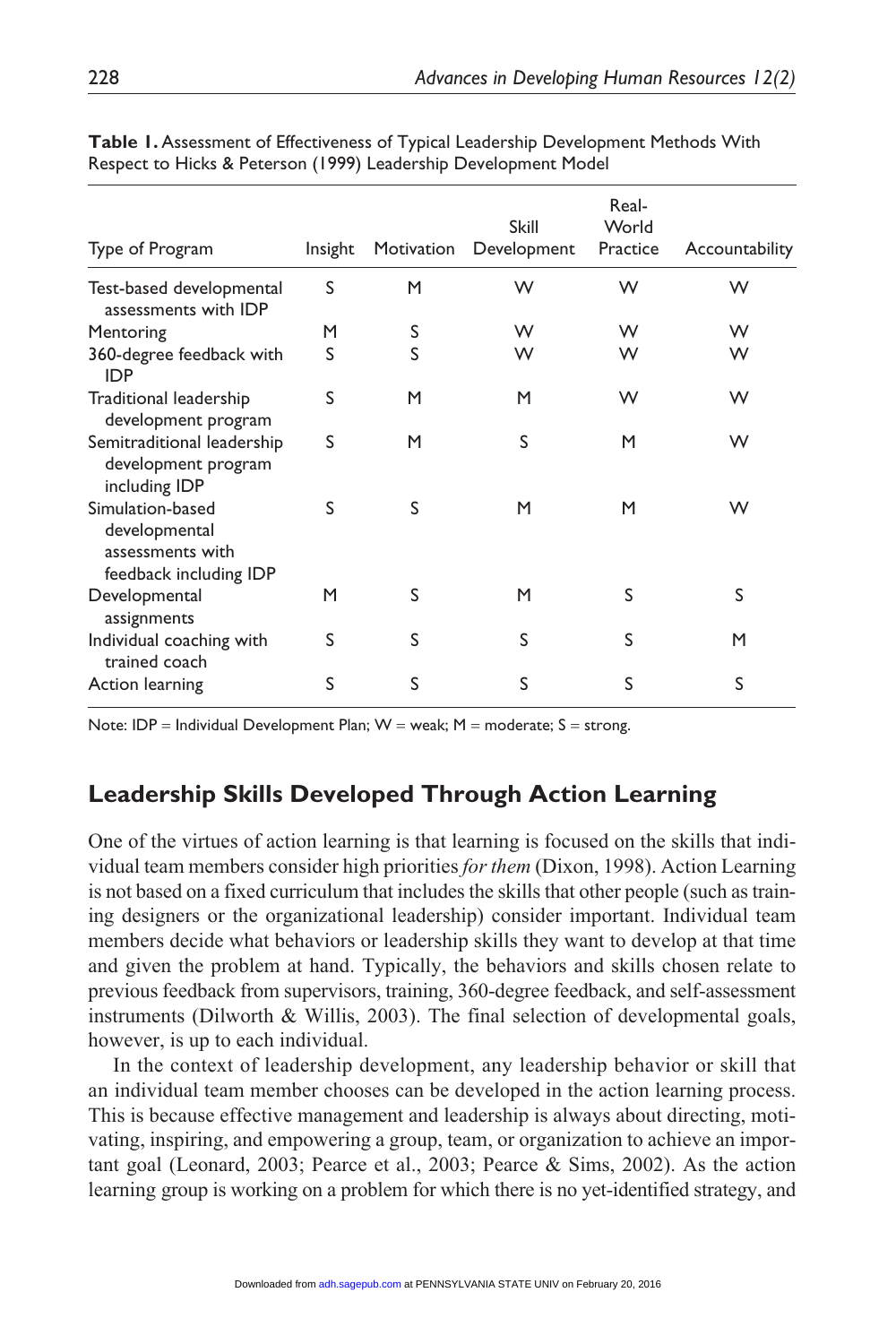| Leadership Competency Cluster | Specific Leadership Skill or Behavior                                                                                              |
|-------------------------------|------------------------------------------------------------------------------------------------------------------------------------|
| Cognitive skills              | Analytical skills, strategic thinking, creativity, and global<br>perspective                                                       |
| Execution skills              | Customer focus, planning, program management, and<br>focus on results                                                              |
| Relationship skills           | Influencing, engaging and inspiring, managing talent,<br>creating open communication, collaborating, and<br>building relationships |
| Self-management skills        | Establishing trust, adaptability, impulse control, curiosity,<br>and love of learning                                              |

**Table 2.** Leadership Skills That Can Be Developed via Action Learning

everyone is equally responsible and accountable for developing a strategy, a wide array of leadership competencies can be practiced and demonstrated (Marquardt et al., 2009). A list of leadership competencies that can be readily developed by action learning are presented in Table 2.

In addition to developing individually tailored leadership skills, action learning is particularly effective in developing the collaboration, conflict resolution, and sharing skills that are emerging as critical for effective contemporary leadership (Hii, 2000; Kim, 2003), especially in "knowledge work" environments (Drucker, 1999; Pearce et al., 2003; Pearce & Sims, 2002; Pearce & Conger, 2003). Action Learning provides a learning environment that is particularly effective in developing the following leadership skills that lead to timely and creative solutions (Dilworth & Willis, 2003; Marquardt et al., 2009):

- When to lead and when to follow
- When to be directive and when to encourage collaboration and consensus
- How to use intrinsic as well as extrinsic motivators to keep people engaged
- How to engage people's idealism and desire for personal development and growth to develop inspiring visions and passion
- How to empower subordinates and peers to use and develop their ability to self-manage and self-lead
- How to develop a mindset for continuous learning throughout the organization.

We will now present four case studies in which action learning was used to develop the leadership skills of the group members.

## *Case 1: Leadership Development via Action Learning at the U.S. Department of Commerce (DOC)*

A senior leadership development program at the DOC provides an example of how action learning can be used to develop the leadership behaviors and skills required in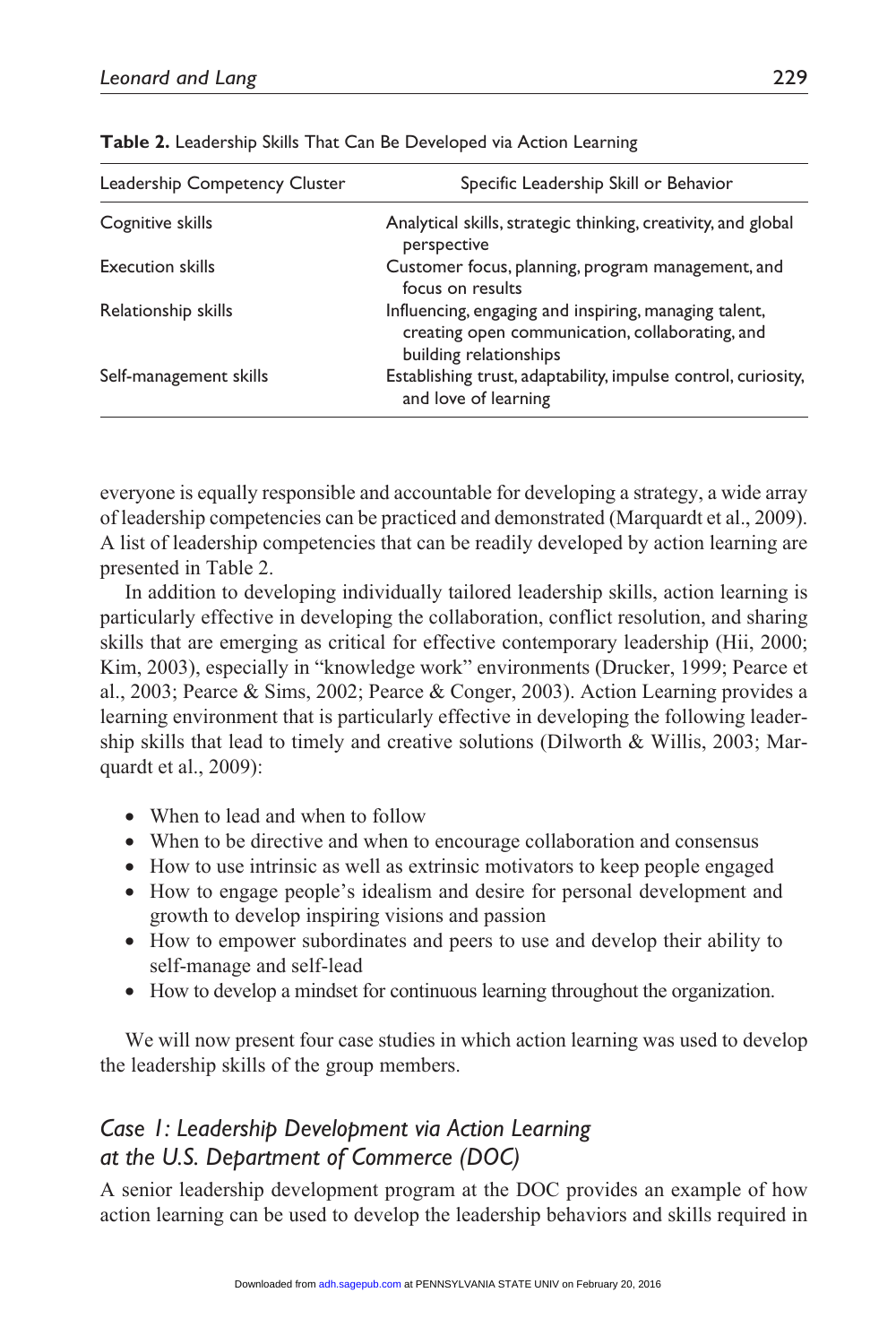this agency. This program used a single problem, spaced design as described by Marquardt (2004). Each team worked on a single problem identified by senior leadership at DOC, and the team met on a weekly or biweekly basis for 2 to 3 hr over a 4-month time period. The solutions developed by the action learning teams were presented to senior leaders at the end of this process.

*Program background.* The action learning projects were designed into the leadership programs at DOC as an anchor to the total developmental experience of emerging leaders in the agency. Although action learning is not currently required by the U.S. Office of Personnel Management, which provides guidance that all agencies must follow when designing senior leadership programs, leadership of the Office of Training and Knowledge Management (OTKM) decided that it made good business sense to include it in the curriculums of the programs at DOC. Prior to 2004, there were no senior leader programs at the Department level. The first senior leadership program that rolled out in 2004 included an action learning component.

There are three levels of leadership development programming at DOC. The Action Learning Development Program is a competency-based leadership development program that provides training and developmental experiences for high-potential managers. This program prepares participants for leadership positions throughout DOC and is focused on 6 of the 27 executive core qualifications established by the Office of Personnel Management, namely, customer service, communication, flexibility and adaptability, team building, problem solving, and continual learning. This program assists in building a pool of candidates qualified to assume future leadership and management positions in the DOC.

The Executive Leadership Development Program supports DOC's Human Capital Management Plan, which includes succession planning as a major component. This 18-month program is designed to provide a pool of graduates who can compete to fill midlevel vacancies. It also prepares the participants to apply to the Senior Executive Service Candidate Development Program (SES CDP), a similar program for more senior-level leaders. The Executive Leadership Development Program focuses on eight competencies: creativity and innovation, conflict management, communication, decisiveness, human resources management, influencing, negotiating, and partnering.

The SES CDP program is a competitive program designed to develop senior managers who will be able to assume executive positions within DOC. The program is targeted at the five executive core competencies from the Office of Personnel Management, namely, leading change, leading people, results driven, business acumen, and building coalitions/communications. This 18-month program is based on the design for an SES candidate development program as described in the Code of Federal Regulations in 5 CFR, Part 412. In addition, other components have been added to increase the learning experience of the candidates.

*Program design.* The design of SES CDP integrates core training, executive mentoring, 120-day developmental opportunities, 80 hr of interagency training, leader-teacher exposure, and visits to both private and public sector organizations, all of which help to develop the five executive core competencies cited above. In addition, the program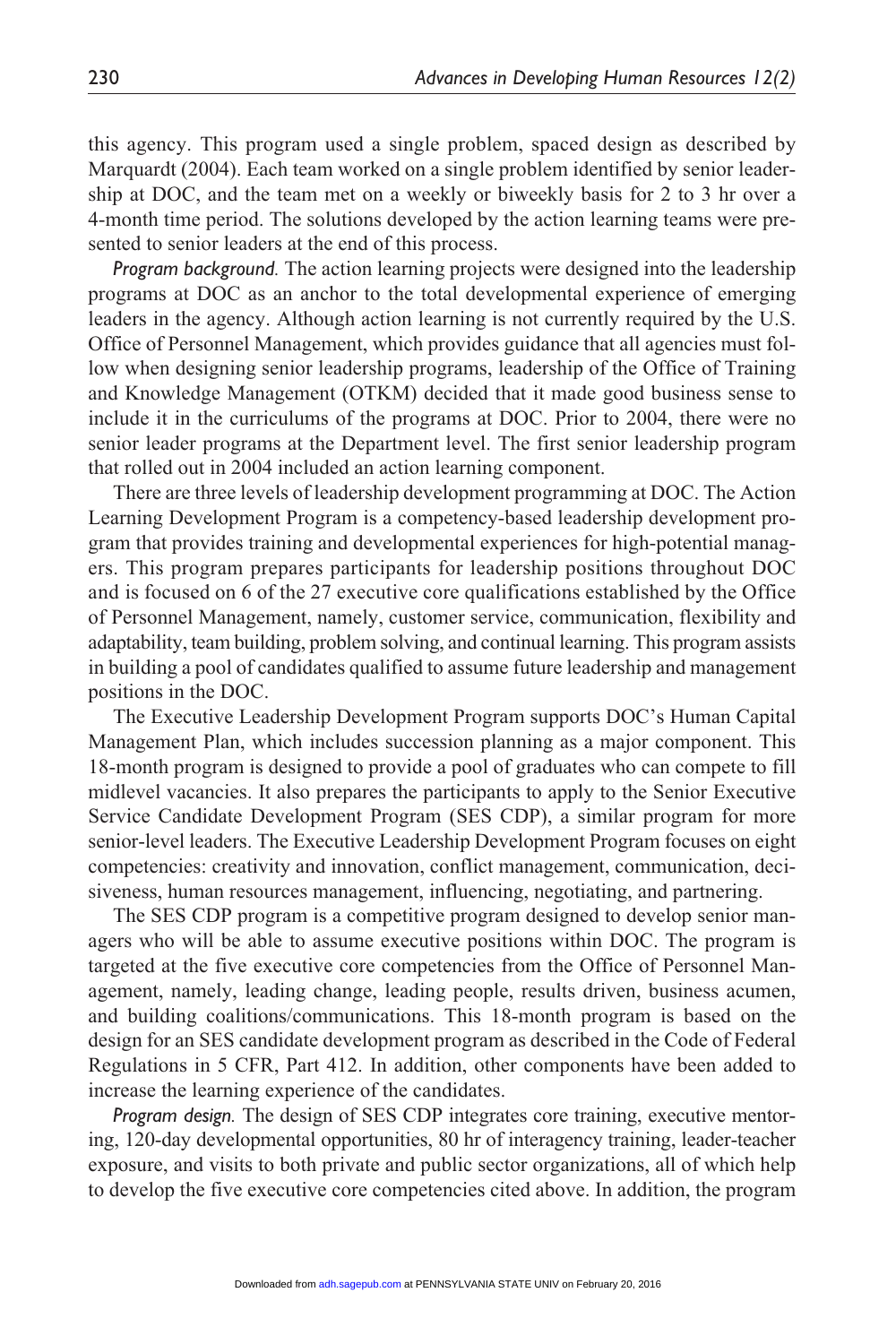includes a 3- to 4-month action learning project that is based on a real problem or challenge faced by the DOC. These challenges are identified by senior executives within DOC. All of these action learning project teams are assigned professionally trained action learning coaches for the purpose of facilitating learning in this very dynamic environment. Team charters were created to develop contracts between the team and the problem sponsors as well as among team members to set norms for effective team functioning. Although members of these teams may know each other quite well, they will have never worked together as a team prior to the action learning experience. The chartering process emphasizes the importance of establishing team norms before starting to work on the problem, despite the inevitable time and organizational pressures that accompany work on critical organizational challenges.

A member of the OTKM leadership typically meets with the executive who is sponsoring the project and the action learning team and becomes the buffer between the executive sponsor and the team, ensuring that all understand their roles and expectations. These meetings are also critical in preventing "mission creep" in the project scope. Creep can happen very easily unless both parties fully understand the expectations and the deliverables. The project teams have two deliverables: (a) to deliver a written report that outlines the recommendations of the team and (b) a formal presentation to the executive's senior staff that covers the team's recommendations.

OTKM also hires a lead action learning coach to coordinate the work of the assigned coaches. Ideally, this person does not serve as a team coach but may be asked to take over as a team coach in the event that one of the team coaches proves to be ineffective in establishing good rapport with his or her team. This "insurance policy" has been unnecessary so far. OTKM obtains monthly reports from the lead coach as the project progresses. At the point of project completion, OTKM also asks the team coaches to provide a full report of lessons learned to serve as a basis for improvement in the next iteration of action learning.

*Problem selection.* The selection of project problems for the 2009 SES CDP program illustrates the importance of ensuring that the problem is perceived as important to both the organization and the team. Normally, OTKM does not let the teams identify projects because it may put one or more members of the team at a disadvantage or may cause a lack of full support from the project sponsor. In addition, a few members on the team may fully support the project, but the remaining members may find themselves dragged into the project or may not possess the same skill set as the few who selected it.

As a result of problems in this area, OTKM made the decision to identify and propose all projects to the teams. However, in the winter and spring of 2009, the world's economies were in a dramatic free fall, the U.S. government initiated a huge economic stimulus package, and a new U.S. government administration was installed, all of which brought about a dramatic change in political vision and strategy. The problems suggested earlier in the year no longer seemed so urgent and critical to SES CDP participants.

The problems that were ultimately identified and chosen—with input from the teams as well as DOC leadership—were related to the dramatic economic events of that time: risk management practices for TARP (Troubled Asset Relief Program) and DOC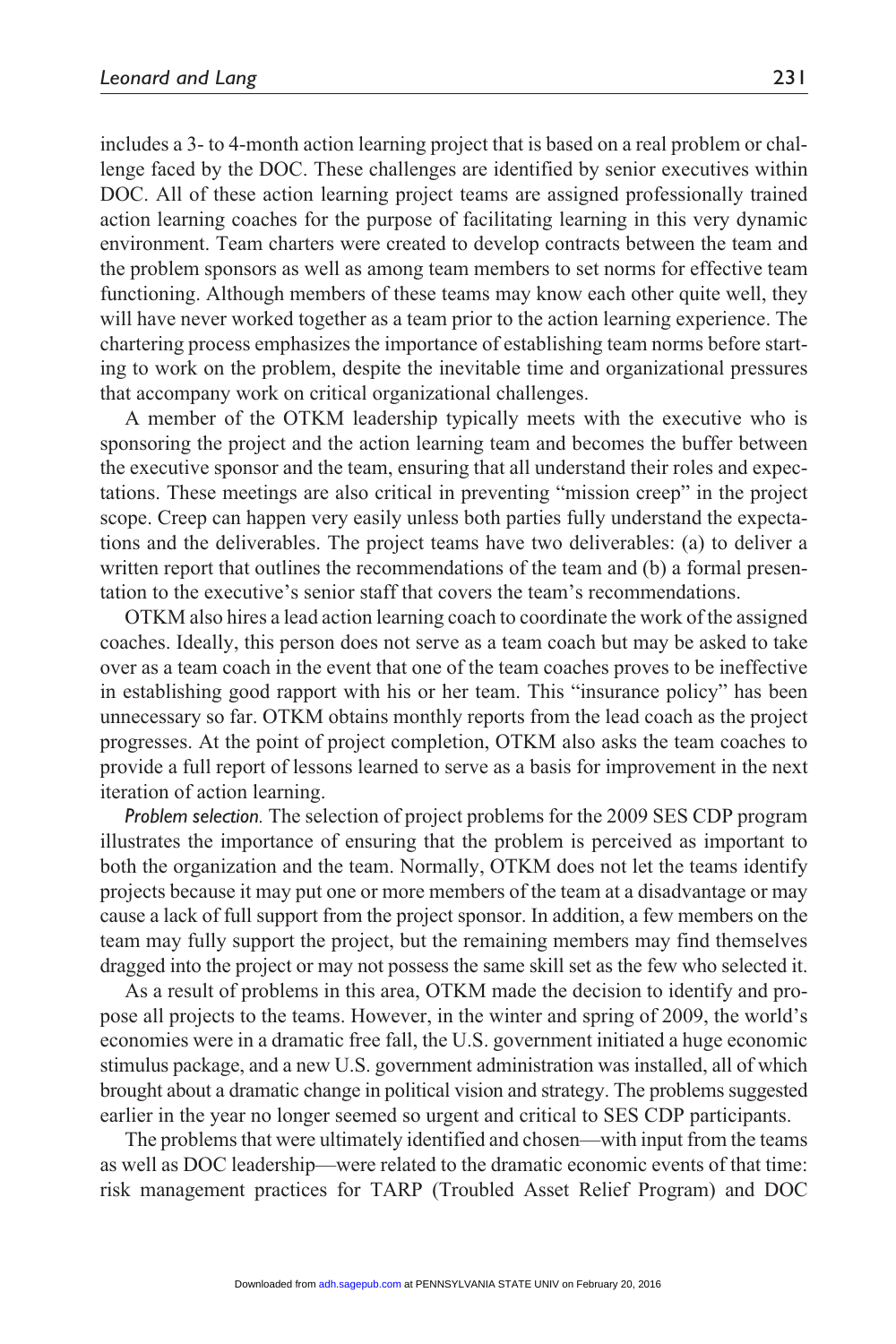investments. These projects proved to be engaging and motivating for participants. In addition, the solutions provided were particularly timely and appreciated by the DOC leadership. Because of the close cooperation of the teams and DOC leadership, a number of team recommendations were seamlessly folded into the ongoing policies and practices as they were developed and implemented.

*Program results.* After 4 years of action learning, OTKM have incorporated the strategies as well as the learnings back into the program for continuous improvement. Group members as well as their supervisors acknowledge significant development of their chosen leadership competencies. The members also observed that the excitement and engagement they had for the problem provided the impetus for the action learning process to work and for the development of relevant, essential leadership skills.

#### *Case 2: Leadership Development via Action Learning at Boeing*

*Program background.* The Boeing Company is the world's leading aerospace company, being a global market leader in missile defense, human space flight, and launch services. The Global Leadership Program (GLP) debuted in 1999 as one of several tools to enhance Boeing's ability to operate as a global company and to develop leadership competencies within the executive population. As a first step, the Boeing Leadership Center set out to identify executive competencies that were most important for the success of global leaders. The result was a reorganization of 19 executive competencies into three categories of global competencies: (a) most critical competencies (adapting, thinking globally, building relationships, inspiring trust, leading courageously, aligning the organization, influencing, and negotiating), (b) very important competencies (shaping strategy, fostering open and effective communication, attracting and developing talent, driving for stakeholder success, demonstrating vision, and using sound judgment), and (c) important competencies (driving execution, inspiring and empowering, working cross-functionally, focusing on quality and continuous improvement, and applying financial acumen). Based on leadership competency prioritization, Boeing adopted action learning as the methodology because it fit the objective of enhancing the most critical global competencies. Action learning appeared to be able to produce a forum for senior-level executives to learn while being challenged with real corporate issues related to the international environment they were placed in.

*Program design.* All participants of the GLP were senior executives of Boeing, typically directors, division directors, and vice presidents. In addition, GLP participants were potentially identified on a company succession plan to be considered for the top company leadership assignments. At various points in the GLP, action learning coaches worked with the teams to help members reflect on how they could develop their leadership competencies and improve their capabilities as a team as well as how they could transfer their learnings to other aspects of Boeing operations. The action learning coaches received an intensive 2-day training course prior to serving as an action learning coach and guidance during the initial facilitations of the Boeing teams.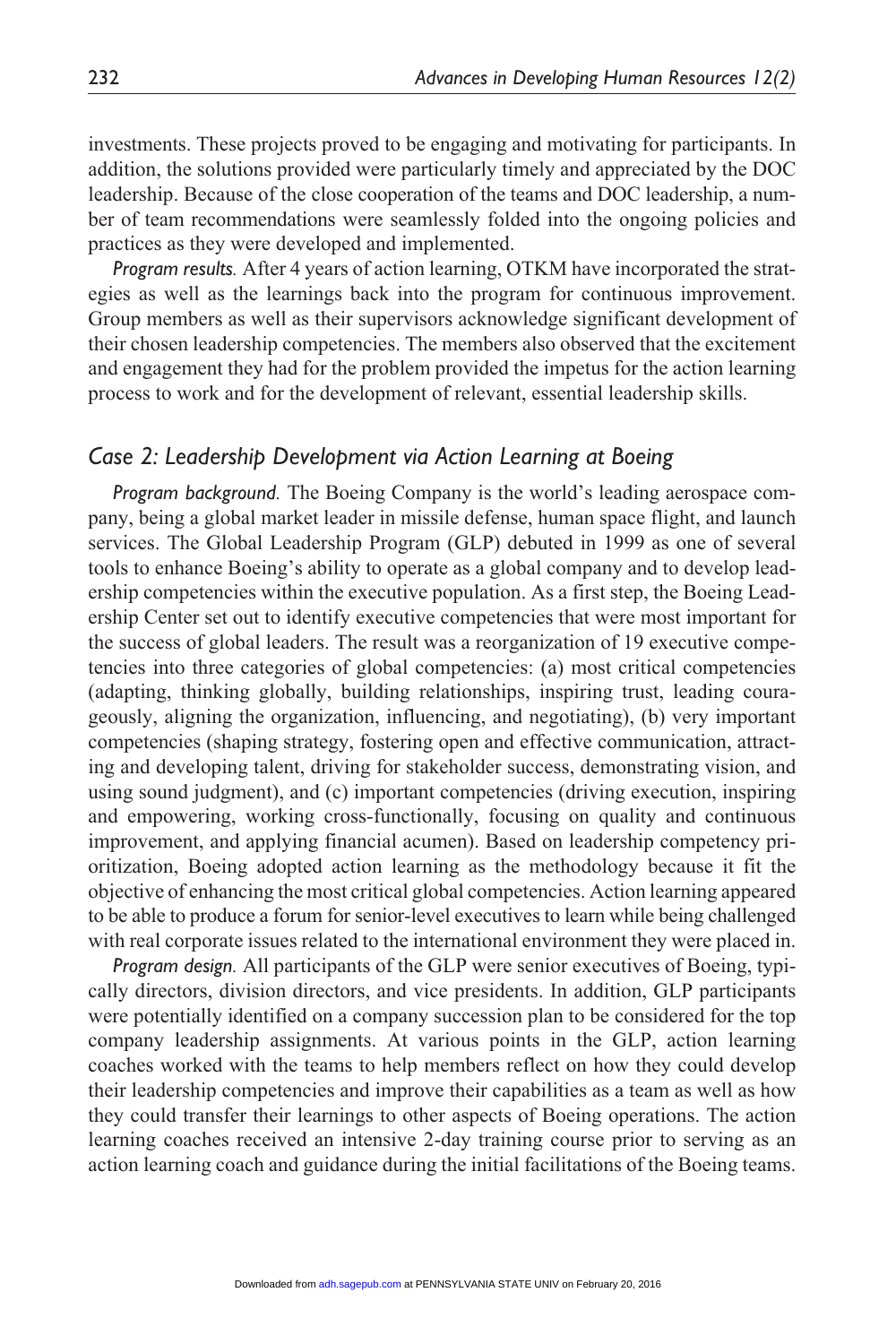Both HRD staff as well as Boeing managers with no previous group facilitation background served as action learning coaches.

*Program assessment.* In an effort to ensure that the training program was effective in meeting its objective of enhancing Boeing's ability to operate as a global company, the GLP developed an aggressive and comprehensive evaluation process. The questions posed were carefully worded and designed to measure specific usefulness, applicability, and learning transfer. All data were held strictly confidential. The evaluation design was developed by experienced I/O psychologists, researchers, and evaluators of the Boeing Leadership Center as well as outside consultants knowledgeable in program evaluation methods. The follow-up evaluation instruments were developed by first linking the carefully worded questions with program objectives. Questions were a combination of qualitative open-ended questions and requests for quantitative responses. Graduates of the Global Development Program were asked if they have used and applied what they had learned, and if so, how. This approach allowed for respondents to convey "success stories" as well as specifically identify what parts of the program were most useful and what parts of the program could be made even more useful. The follow-up evaluations at the end of each program, as well as the follow-up evaluations conducted at 3 months and 1 year after graduation, were compiled, analyzed, and reported to the Boeing Executive Council. Analysis was conducted by both internal and external Boeing evaluators. Potential bias was minimized through independent data analysis.

In addition, follow-on interviews have been conducted with a sample population of each program. The interviews were conducted at 3 months and 1 year following completion. Each interview was approximately 30 min in length, conducted with approximately 66% of the participants, and was a mixture of qualitative and quantitative questions. The follow-up interviews were designed to measure learning transfer in terms of the objectives of the program. These data were analyzed and resulted in an executive summary report that was also shared with the Boeing Executive Council.

*Program results.* Overall results show that the GLP has been very successful in providing participants with enhanced skills in those leadership competencies targeted as most critical to doing business globally. Over the years, the GLP has also regularly received high marks on the overall quality of strategies, the transfer and adaption of the learnings to the workplace, and the building of networks and teams. As one graduate noted, "I have been to university-based leadership programs in the past and they are not nearly as effective using action learning and having a real-life issue to work on."

### *Case 3: Leadership Development Program at the National Institutes of Health*

*Program background.* One of the institutes at the National Institutes of Health initiated a leadership development program that was part of a large organizational transformation effort. The charter for this program was to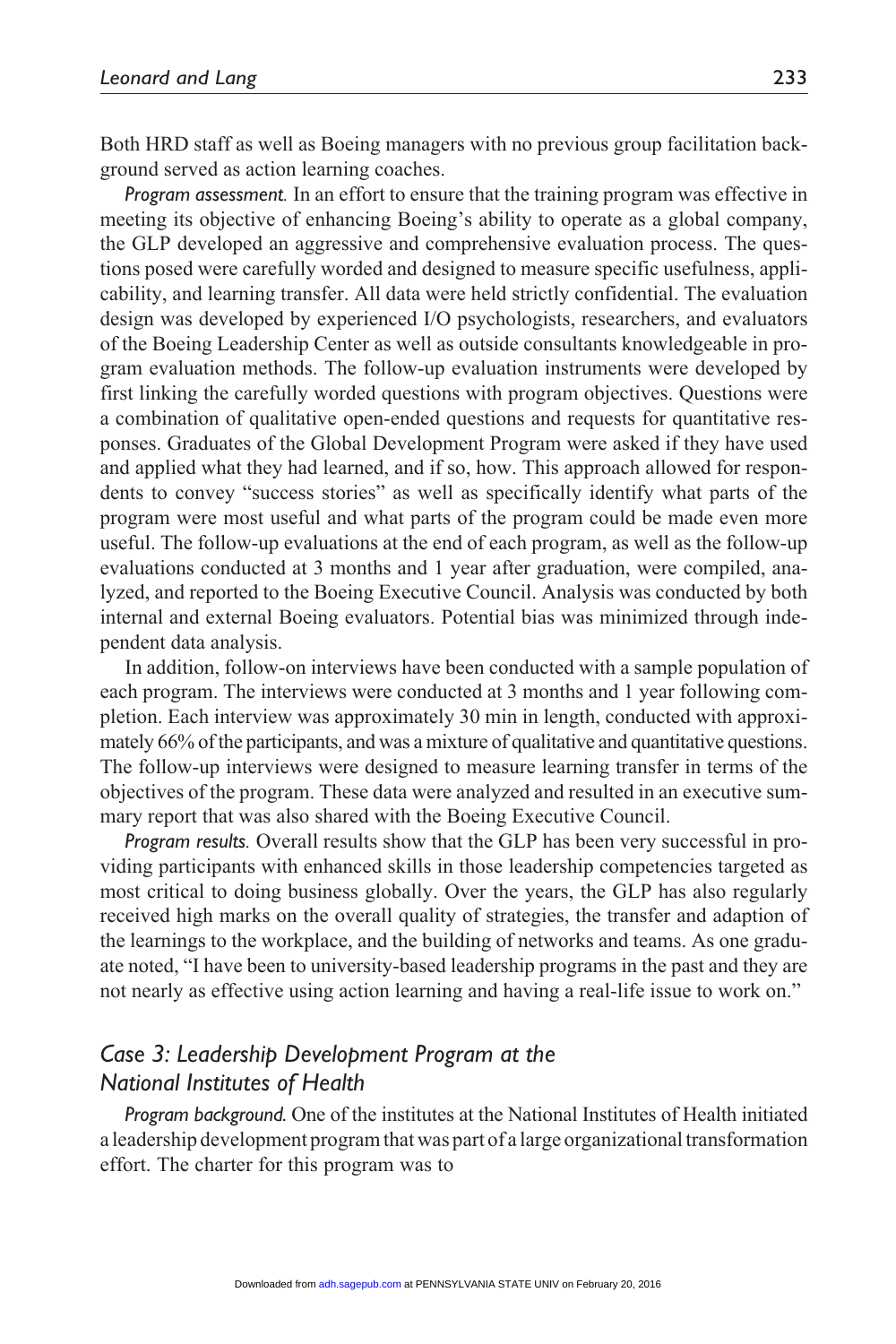- develop scientists who can lead science, not just develop better managers of science projects;
- increase collaboration between scientists and programs, not just produce better project teams; and
- develop scientist-leaders and programs that are more flexible, creative, and adaptive, not just more proficient in the areas of their specialization.

*Program design.* Each program consisted of 25 people who participated in each element of the leadership development program over a 12-month period. The program had the following elements:

- Pre- and postorganizational climate assessments comprising cross-sectional personal interviews and surveys assessing 21 fundamental organization processes
- Three-sixty-degree feedback surveys for participants. These surveys were used to help participants identify the two or three leadership skills that they would work on developing throughout the program, including through the action learning project
- Traditional training modules core leadership program, plus modules on teamwork and collaboration, and strategic thinking
- Individual coaching
- Action learning projects

The action learning programs were 4 months in length and were positioned quite purposely between the Teamwork and Collaboration module and the one focused on Strategic Leadership. Although the action learning process teaches many useful skills to help teams behave more creatively, it works best when participants already have some knowledge about teams and creativity before they begin. In the Teamwork module, participants learned many basic teamwork and creativity-enhancing skills that were helpful in their action learning projects. The team leadership skills that were developed through Action Learning were later applied in the Strategic Leadership module, where participants faced leadership challenges in teams during a 3-day organizational simulation. In this sequence, the leadership skills necessary for later in the program were developed in earlier program components (Marquardt et al., 2009).

*Problem selection.* It was recognized that good problems must be important and critical for the organization but must be engaging and motivating for the participants as well. To achieve these goals, multiple methods were used to surface good problems:

• Results from organizational surveys were used to identify the top organization problems as perceived by all organizational members. For instance, employees reported that the "grapevine" was more reliable and accurate than formal organizational channels, which resulted in a lack of trust in the leadership of the Institute.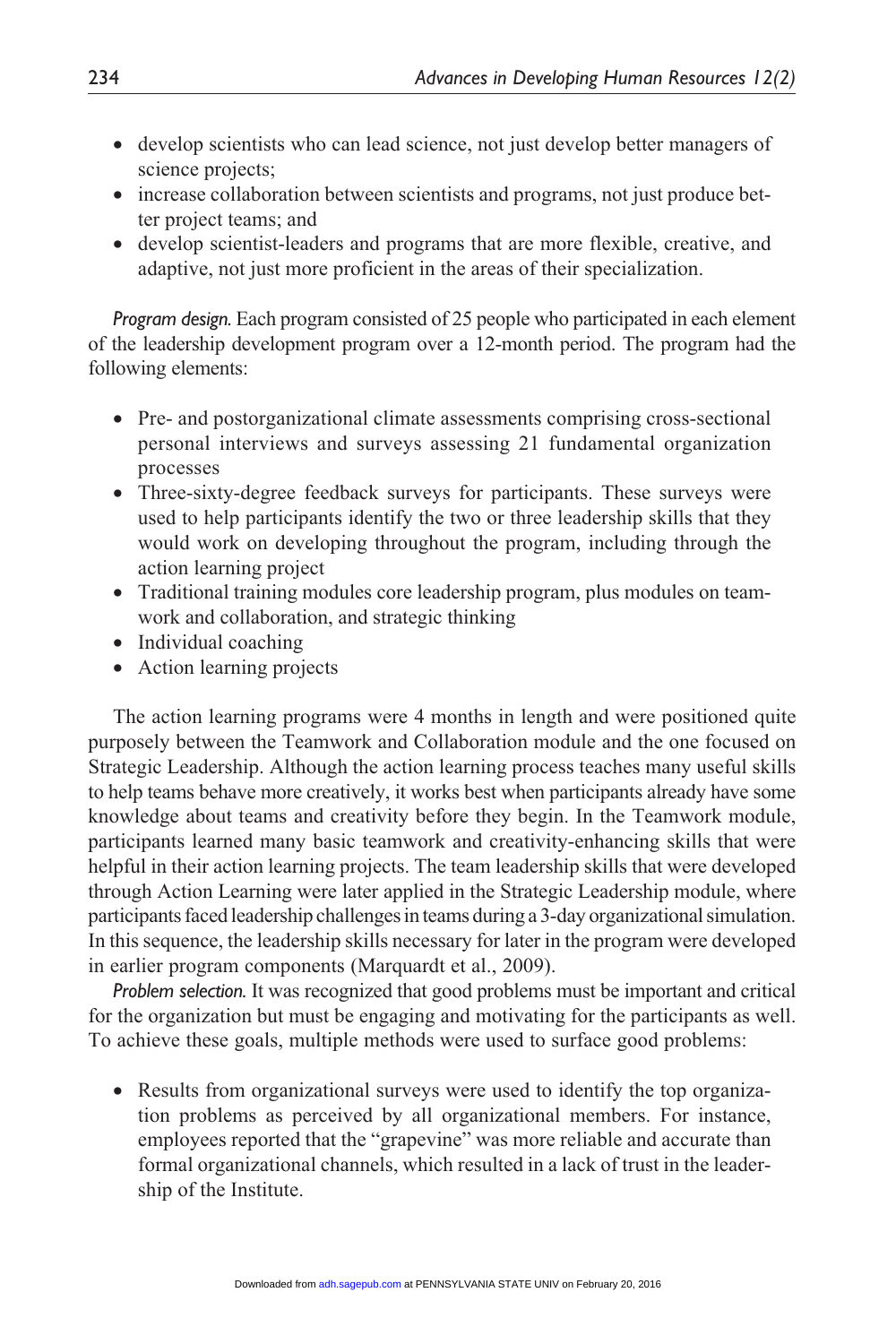• A creative problem-identification exercise was used to surface a number of latent issues that normally would not emerge in traditional top-of-mind discussions of problems.

The Institute leadership considered problems generated through both methods when developing projects for the four action learning teams in this program.

*Program results.* This year-long program provided desired organizational transformation results, "moving the needle" on all 21 of the organizational functioning dimensions assessed through the pre–post organizational surveys (Leonard & Goff, 2003); mean differences on the 21 organizational variables were significant at the .01 level,  $F(5, 531) = 3.96$ , after controlling for organizational membership, sex, race, and disability status. The Action Learning experience was perceived by participants as significantly contributing to their development as organizational leaders.

### *Case 4: Leadership Development via Action Learning at the U.S. Department of Agriculture*

*Program background.* The National Agricultural Statistics Service (NASS) of the U.S. Department of Agriculture, a traditional agency in a large bureaucracy, was one of those organizations not satisfied with their existing leadership programs. NASS decided to take a risk and began an extensive search to find a new model for leadership training. This case study describes the design, implementation, results, and assessment of its first Leadership Development with Action Learning Program (LDALP). The LDALP was designed for NASS managers with direct supervisory responsibilities, including Staff Directors, State Statisticians, Branch Chiefs, Deputy State Statisticians, and Section Heads. Any eligible NASS manager was encouraged to apply by completing an application form. All participation was voluntary and complete confidentiality was required. A total of 14 NASS leaders were selected for the first LDALP.

The learning focus was on the development of specific leadership attributes that had been identified by each participant as a result of a Leadership Effectiveness Inventory (LEI). All 14 participants ranked the following five competencies most critical for them to develop: Interpersonal Skills, Team Building, Decisiveness, Conflict Management, and Continual Learning. Three other competencies were listed by two or more of the participants as critical for development: Oral Communication, Creativity and Innovation, and Integrity and Honesty. This leadership development through action learning process focused on all of these eight critical competencies.

*Program design.* Two series of Leadership Development through Action Learning workshops were conducted during the 5-month program for two groups of seven NASS leaders. A final 6-month follow-up session was held to discuss continued development and application of the respective leadership competencies as well as to support each other's progress. Both groups were composed of a mix of Washington, D.C., and statebased managers. Each action learning group met face-to-face, and communicated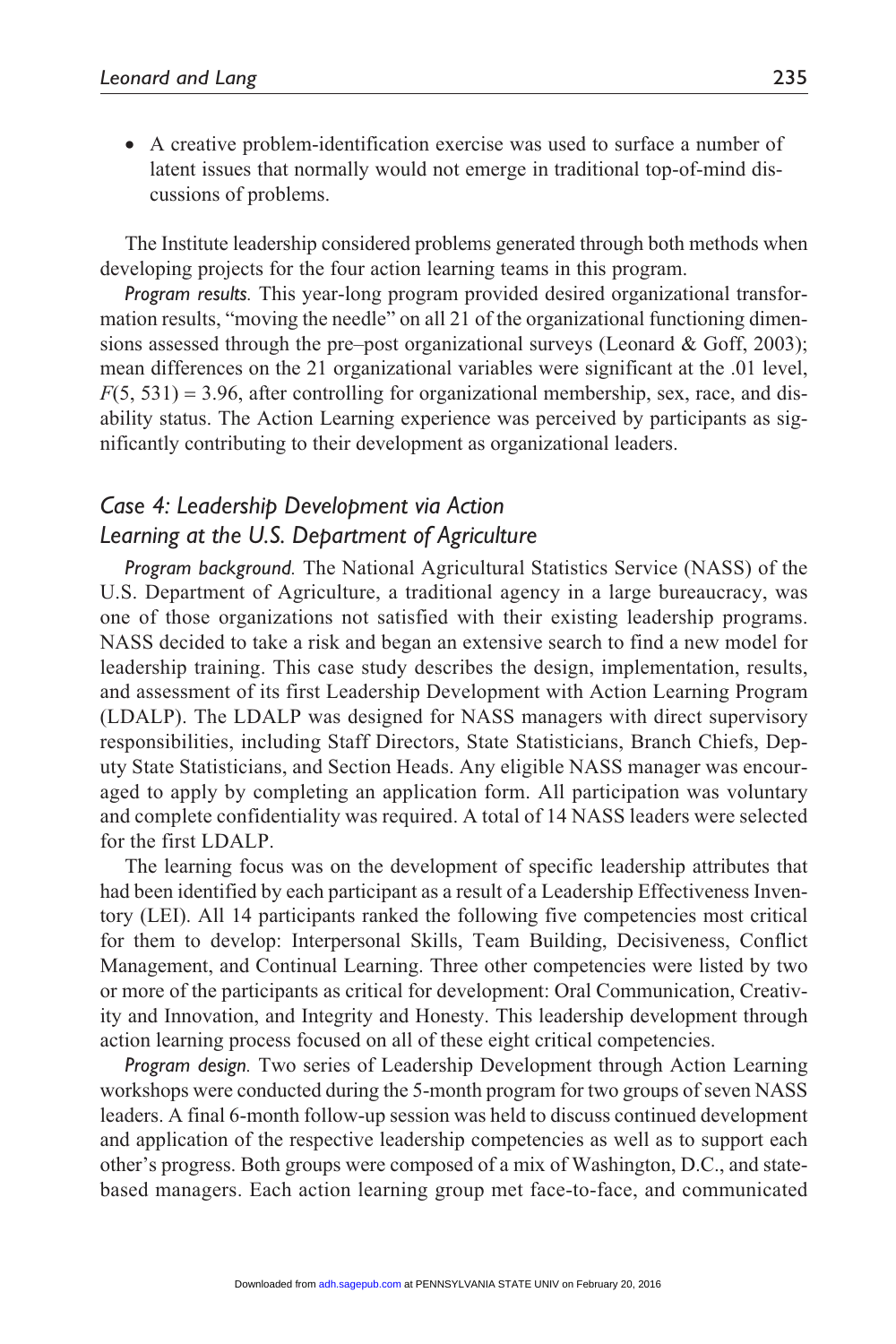via e-mail, telephone, and teleconference calls, as needed, between meetings. Each participant implemented some specified actions aimed at resolving their leadership challenges between each face-to-face session. All selected candidates were expected to attend and fully participate in each session by coming prepared to discuss a challenging human relations problem that they could affect in the area of Interpersonal Skills, Team Building, Conflict Management, or Communications. Participants realized that although the discussion focused on challenges in the four competencies just cited, they would also develop the remaining four competencies of decisiveness, continual learning, creativity and innovation, and integrity and honesty during the Action Learning process.

*Program results.* Data were collected before, during, and after the LDALP from participants themselves as well as from their colleagues, superiors, and subordinates on each of the 10 LEI competencies. During each session, rich verbal and written data were collected during each session of the program. Verbal data were collected in two ways during each session. It was noted on flip charts as participants discussed leadership concepts, and evaluated themselves and each other. Verbal data were also noted, along with other observations, by facilitators taking verbatim notes during each session. In addition, at the end of each of the sessions, written data were collected by means of an evaluation form. After each session, the data from the evaluation form were summarized and shared in aggregate among all session participants. Between the May and December sessions, several participants were contacted by telephone to assess the value and application of the program back in their offices. Finally, a "postcourse" evaluation was conducted 12 months after the program began.

The assessments made during and after the NASS Leadership Program revealed an increased growth in each of the self-selected leadership skills. Based on the pre and post 360-degree assessment of the competencies of the 13 leaders (one person left USDA before the final session, and no posttest was completed for that person), 9 of the 10 competencies improved whereas 1 remained the same (see Table 3). Most of the competencies showed an increased score of more than 10%. It is interesting to note that the competencies that improved the most were "conflict management" and "continual learning." No competency was rated lower in the postcourse evaluations.

Qualitative interviews and follow-up data collection indicated that the 13 leaders learned the value of questioning more and listening actively. All participants indicated that they grew in the critical eight leadership competencies on which this developmental program focused: interpersonal skills, team building, decisiveness, conflict management, continual learning, oral communications, creativity and innovation, and integrity and honesty. The NASS action learning programs demonstrated to the USDA executives that action learning has the capacity to provide development of specific leadership competencies with a methodology appropriate for government as well as corporate HRD professionals. Ultimately, leadership is built on the premise of learning while solving problems and taking effective actions.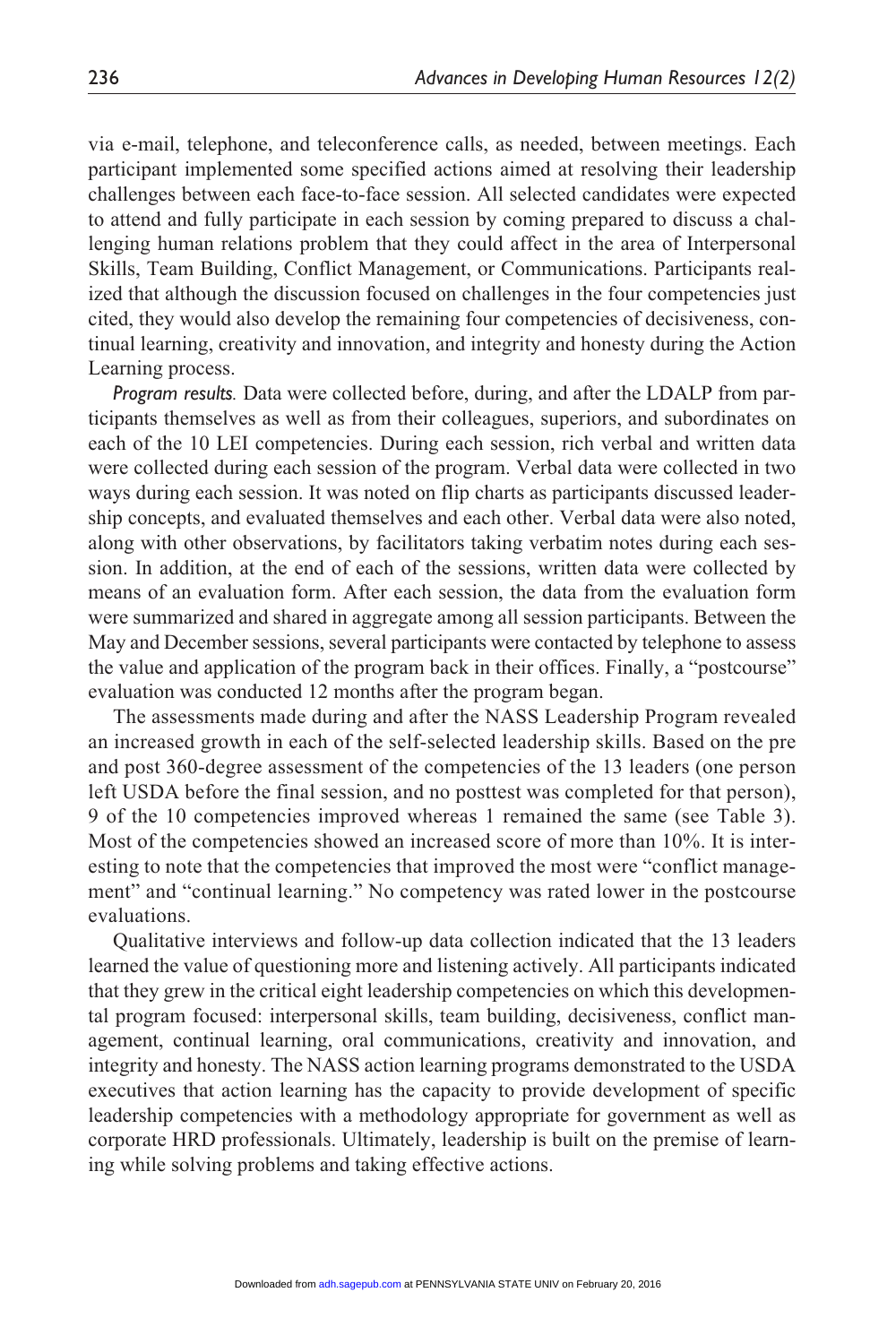| Leadership Competency        | Precourse | Postcourse |
|------------------------------|-----------|------------|
| I. Overall leadership        | 3.4       | 3.8        |
| 2. Interpersonal skills      | 3.5       | 3.5        |
| 3. Team building             | 3.3       | 3.7        |
| 4. Decisiveness              | 3.6       | 3.9        |
| 5. Conflict management       | 3.0       | 3.5        |
| 6. Continual learning        | 3.8       | 4.3        |
| 7. Oral communications       | 3.7       | 4.0        |
| 8. Creativity and innovation | 3.8       | 3.9        |
| 9. Integrity and honesty     | 3.7       | 4.0        |
| 10. Cultural awareness       | 3.6       | 3.9        |
| Average for 10 competencies  | 3.54      | 3.85       |

**Table 3.** Pre- and Postcourse Assessment of NASS Participants by Subordinates, Peers and Superiors

## **Implications and Applications for HRD**

There are a number of implications and applications that can be derived from the theories and case studies presented in this article.

- It is important to identify specific leadership development competencies prior to the action learning program, and to have frequent reflection opportunities during the sessions to discuss one's personal learnings and planned applications.
- When everyone is working on specific leadership skills, the atmosphere in which leaders acknowledged their imperfections and need for improvement results in opportunities for each of them to grow.
- The role of the action learning coach is important to successful leadership development, as through the reflection initiated by the coach, group members see when and how they are, or are not, practicing leadership skills.
- The selection of the organizational problem is a critical factor in generating group enthusiasm and developing leadership competencies.
- Action learning provides an opportunity for significant and targeted leadership development with minimal outside time or costs. Unlike academic programs that have difficulty in applying what is learned back at work, action learning can be and should be built on actual global challenges faced by the organization.

## **Conclusions**

In this article, we have argued that developing the ability of leaders to learn rapidly in real time is critical for the success of contemporary organizations. We have further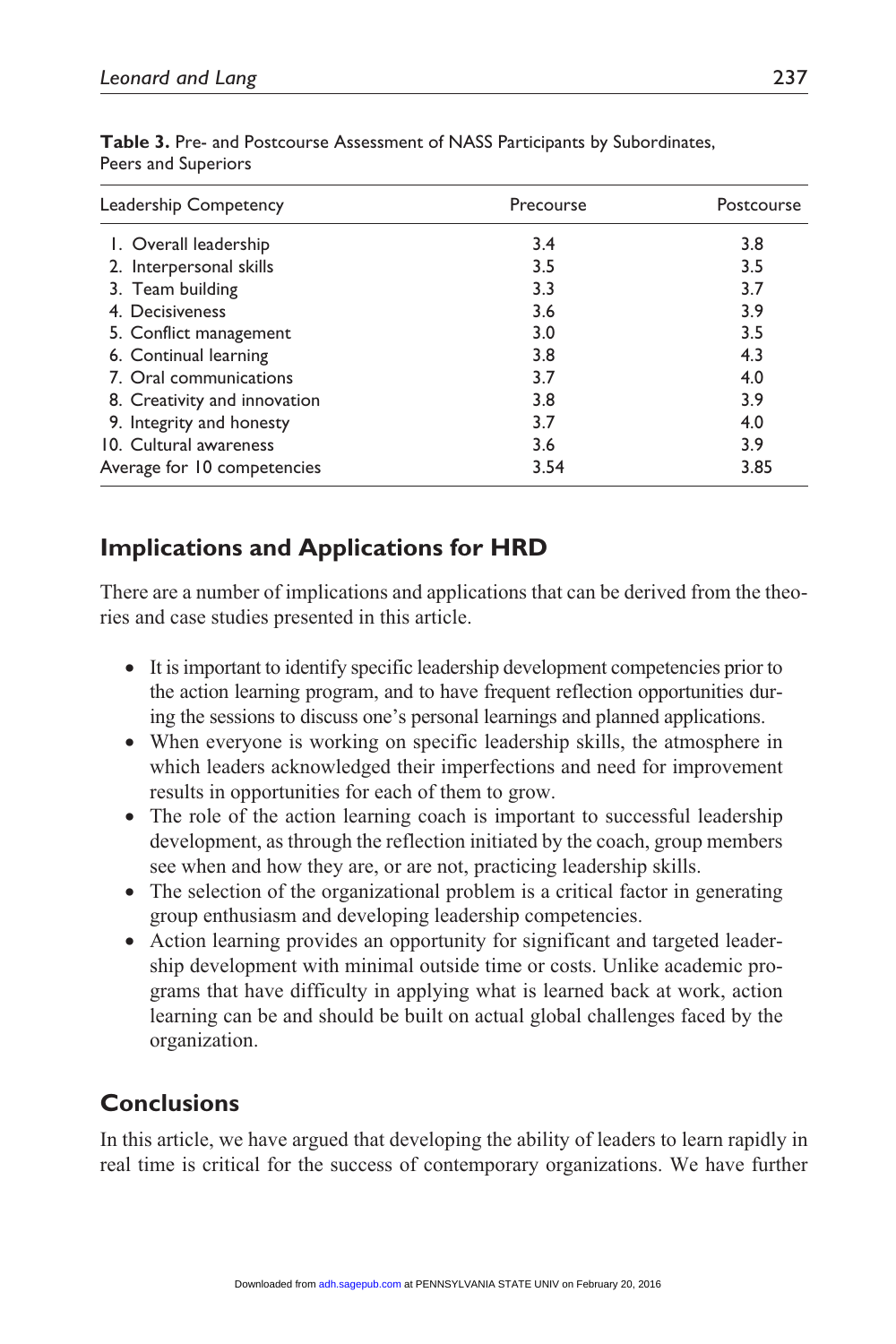argued that action learning does this better than other leadership development approaches. One of the reasons why action learning is effective as a leadership development method is that it is efficient; instead of focusing on a large or core set of skills (often 15-20 in number), action learning encourages participants to focus on a smaller number of skills that are most important and relevant to them. Action learning is also flexible in providing a learning environment and problem context that allows for the development of any leadership skill that may be chosen by participants. Furthermore, because action learning provides actionable solutions to real and important problems, this method provides the kind of real-world practice and accountability that Hicks and Peterson (1999) identify as necessary conditions for transferable leadership learning to occur. Finally, the article provides four case examples to demonstrate these points, with a specific focus on the process of selecting problems and reflecting while working, which are, from our perspective, two of the most important elements for building leadership skills via action learning programs.

#### **Declaration of Conflicting Interests**

The author(s) declared no conflicts of interests with respect to the authorship and/or publication of this article.

#### **Funding**

The author(s) received no financial support for the research and/or authorship of this article.

#### **References**

- Bennis, W., & Nanus, B. (1997) *Leaders: Strategies for taking charge*. New York, NY: HarperCollins.
- Boshyk, Y. (2002). *Action learning worldwide: Experiences of leadership and organizational development.* London, UK: Palgrave Macmillan.
- Boshyk, Y., & Dilworth, L. (2010). *Action learning and its applications: Present and future*. London, UK: Palgrave Macmillan.
- Byrnes, N. (2005, October 10). Star search: How to recruit, train, and hold on to great people: What works, what doesn't. *Business Week*, p. 71.
- Charan, R. (2008). *Leadership in the era of economic uncertainty*. New York, NY: McGraw-Hill.
- Ciampa, D. (2005, January). How leaders move up. *Harvard Business Review, 83*, 46-53.
- Christina, R. W., & Bjork, R. A. (1991). Optimizing long-term retention and transfer. In D. Druckman & R. A. Bjork (Eds.), *In the mind*'*s eye: Enhancing human performance* (pp. 23-56). Washington, DC: National Academy Press.
- Corporate Executive Board (2009, March 19). What drives leadership bench strength? [Email sent to all members]. *Learning and Development Roundtable*. Washington, DC: Author.
- Davids, B., Aspler, C., & McIvor, B. (2002). General Electric's action learning change initiatives: Work-out and the change acceleration process. In Y. Boshyk (Ed.), *Action learning worldwide: Experiences of leadership and organizational development* (pp. 76-89). New York, NY: Palgrave Macmillan.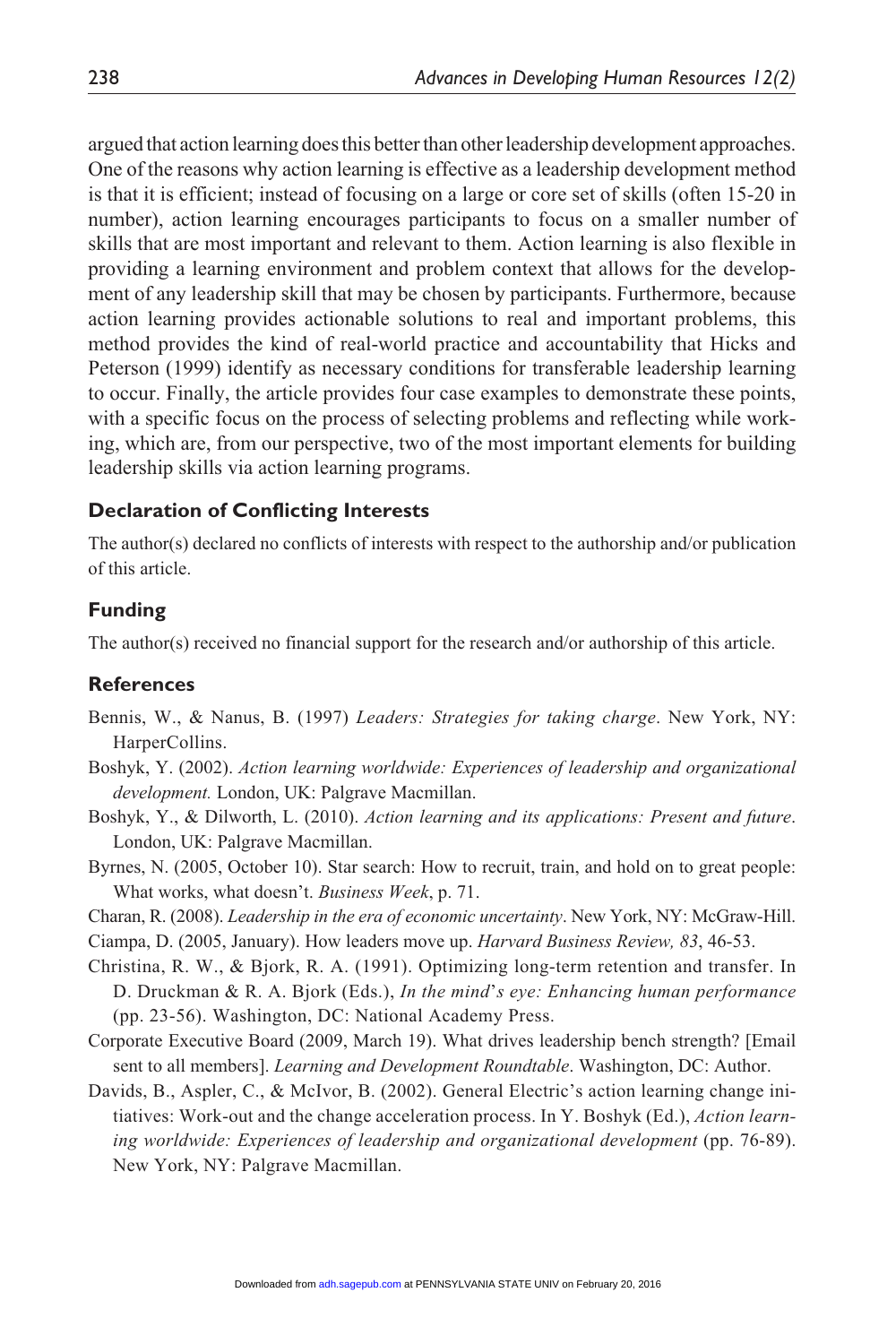- Dilworth, R., & Willis, V. (2003) *Action learning: Images and pathways*. Malabar, FL: Crieger.
- Dixon, N. (1998) Action learning: More than a task force. *Performance Improvement Quarterly, 11*, 44-58.
- Dotlich, D., & Noel, J. (1998). *Action learning*. San Francisco, CA: Jossey-Bass.
- Drucker, P. F. (1999). *Management challenges of the 21st century*. New York, NY: Harper Business.
- Hicks, M. D., & Peterson, D. E. (1999). The development pipeline: How people really learn. *Knowledge Management Review, 9*, 30-33.
- Hii, A. (2000). *The impact of action learning on the conflict-handling styles of managers in a Malaysian firm* (Unpublished doctoral dissertation). George Washington University, Washington, DC.
- Keys, L. (1994). Action learning: Executive development of choice for the 1990s. *Journal of Management Development, 12*(8), 50-56.
- Kim, S. K. (2003). *An examination of action learning as a method for developing transformational leadership behaviors and characteristics* (Unpublished doctoral dissertation). George Washington University, Washington, DC.
- Leonard, H. S. (2003). Leadership development in the post-industrial, postmodern, information age. *Consulting Psychology Journal, 55*, 3-14.
- Leonard, H. S., & Goff, M. (2003). Leadership development as an intervention for organizational transformation: A case study. *Consulting Psychology Journal: Practice and Research, 55*, 58-67.
- Linsky, M., & Heifetz, R. (2002). *Leadership on the line: Staying alive through the dangers of leading*. Cambridge, MA: Harvard Business Press.
- Lojeski, K. (2010). *Leading the virtual workforce: How great leaders transform organizations in the 21st century*. San Francisco, CA: Wiley.
- Marquardt, M. (2004). *Optimizing the power of action learning*. Palo Alto, CA: Davies-Black.
- Marquardt, M. J., Leonard, H. S., Freedman, A. M., & Hill, C. C. (2009). *Action learning for developing leaders and organizations: Principles, strategies, and cases*. Washington, DC: American Psychological Association.
- Menkes, J. (2010). *Executive intelligence: What all great leaders have*. New York, NY: HarperCollins.
- McNulty, N., & Canty, G. (1995). Proof of the pudding. *Journal of Management Development, 14*, 53-66.
- O'Neil, J., & Marsick, V. J. (2007). *Understanding action learning*. New York, NY: AMA-COM.
- Pearce, C. L., & Conger, J. A. (Eds.). (2003). *Shared leadership: Reframing the hows and whys of leadership*. Thousand Oaks, CA: SAGE.
- Pearce, C. L., & Sims, H. P. (2002). Vertical versus shared leadership as predictors of the effectiveness of change management teams: An examination of aversive, directive, transactional, transformational, and empowering leader behavior. *Group Dynamics, 6*, 172-197.
- Pearce, C. L., Sims, H. P., Cox, J. F., Ball, G., Schnell, E., Smith, K., & Trevina, L. (2003). Transactors, transformers, and beyond: A multi-method development of a theoretical typology of leadership. *Journal of Management Development, 2*, 273-301.